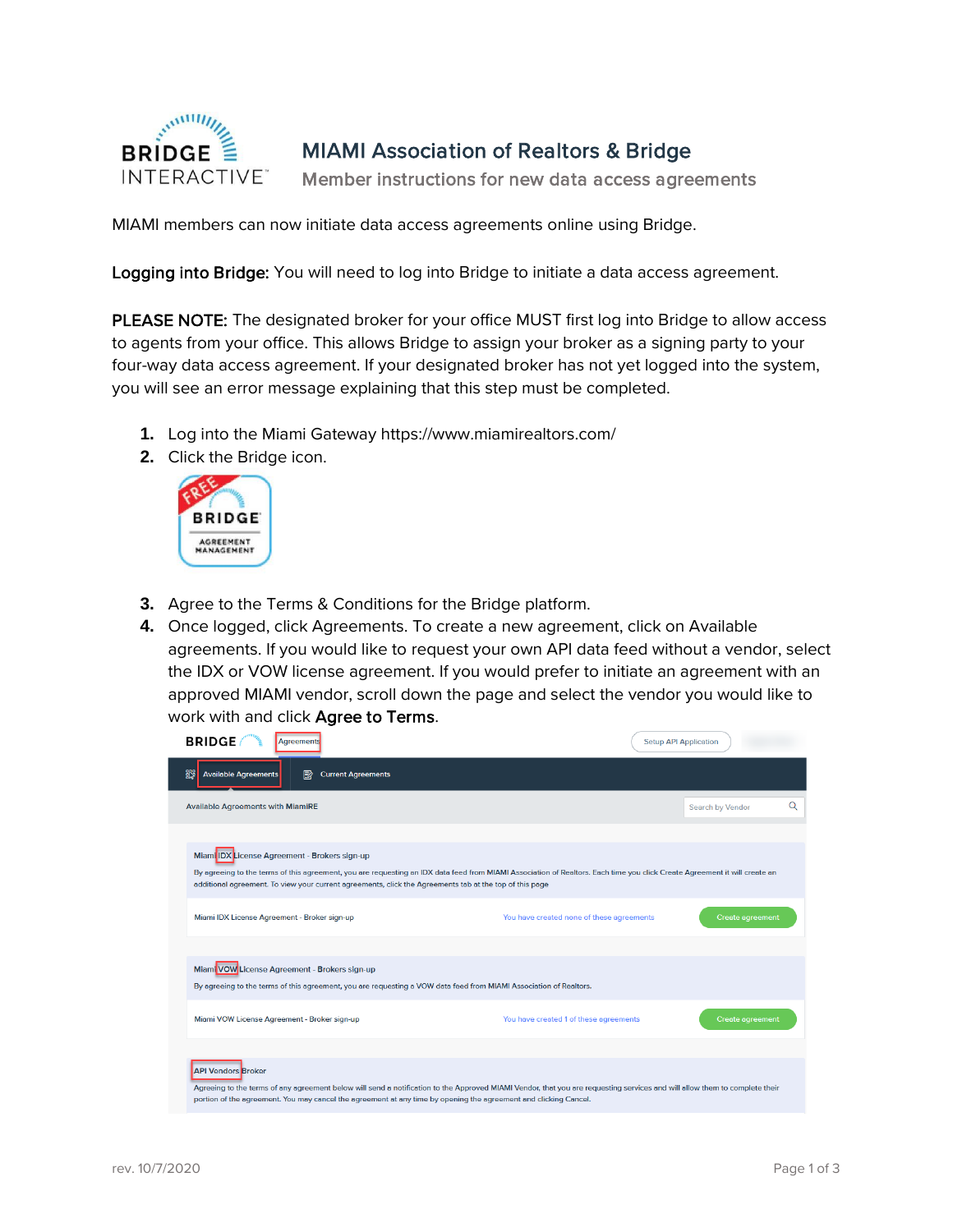**5.** Click Next to agree to the terms and complete the questionnaire if required. Once complete, Bridge will notify the other parties in the agreement to review.

NOTE: If you are requesting your own IDX API data feed, you MUST complete Step 5 and setup your API application.

| <b>Agreement Parties</b>                                                             | PARTIES TO THIS AGREEMENT             |                                                                             |
|--------------------------------------------------------------------------------------|---------------------------------------|-----------------------------------------------------------------------------|
| $\overline{2}$<br><b>Agreement Terms</b>                                             | There are 3 parties to this agreement |                                                                             |
| $\overline{\mathbf{3}}$<br>Questionnaire<br><b>Execute Agreement</b><br>$\mathbf{A}$ | · Broker                              | This party has not yet agreed to the terms                                  |
| Setup API<br>5                                                                       | · MLS                                 | <b>Miami Association of Realtors</b><br>This party has agreed automatically |
|                                                                                      | • Agent                               | You must finish this agreement                                              |
|                                                                                      |                                       | <b>Next</b>                                                                 |

If you exit the wizard before setting up your API application, simply click the Bridge icon at the top of the page. Click setup API application and complete the form.

| <b>BRIDGE</b><br><b>Agreements</b>                                                                                                                                       |  |                                                                                                                                                                                                   |  |
|--------------------------------------------------------------------------------------------------------------------------------------------------------------------------|--|---------------------------------------------------------------------------------------------------------------------------------------------------------------------------------------------------|--|
|                                                                                                                                                                          |  |                                                                                                                                                                                                   |  |
| 國<br>Create a new agreement<br>If you'd like to execute an agreement with your data provider or a software<br>vendor in your market, click below<br>Create new agreement |  | View existing or waiting agreements<br>If you want to review your existing agreements, or see all the agreements that<br>are waiting for you to complete, click below<br>View existing agreements |  |
| <b>Setup API application</b><br>If you'd like to set up an application for data access via API, start here.<br><b>Setup API application</b>                              |  |                                                                                                                                                                                                   |  |